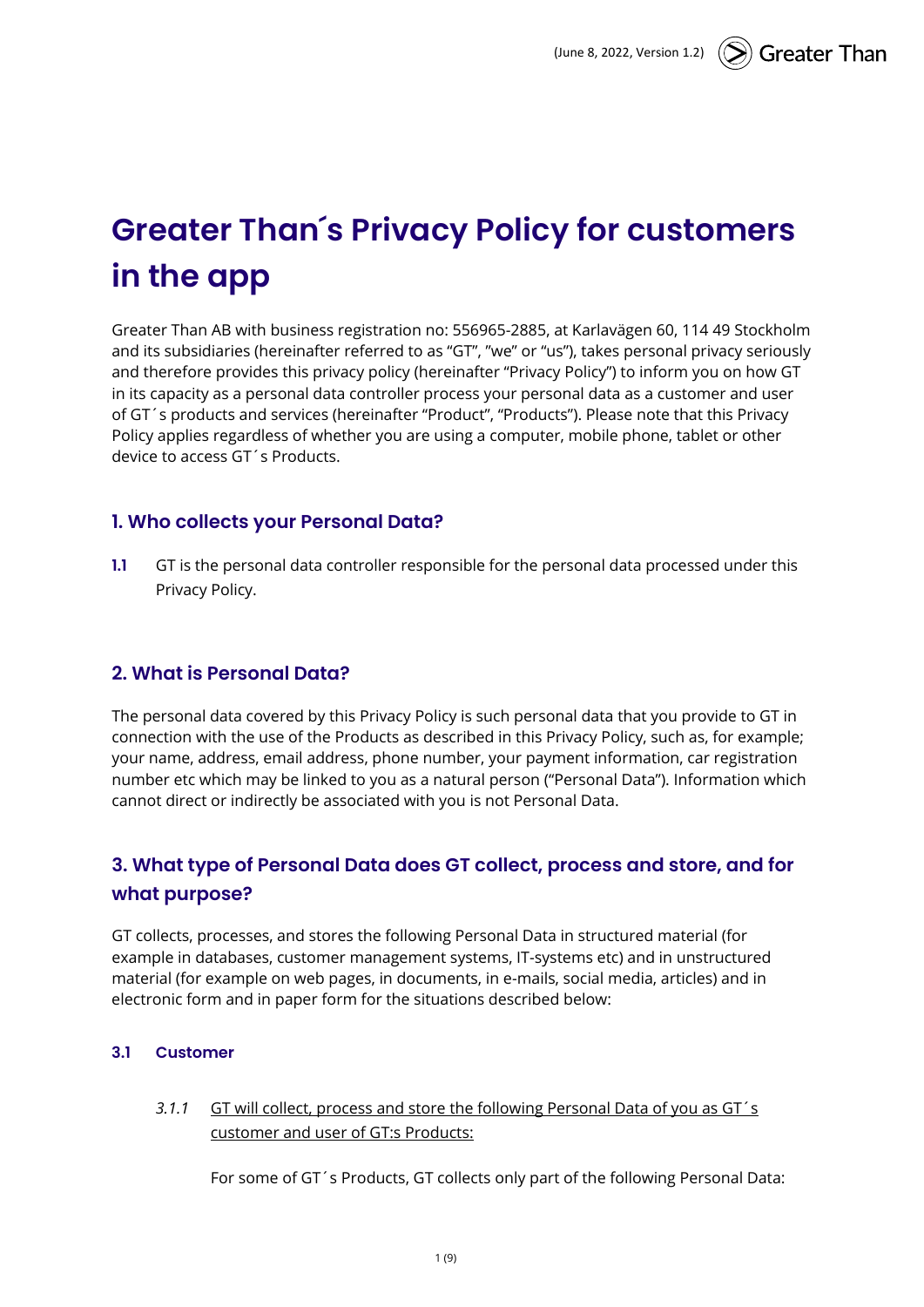- Name, address, post code, city, country
- E-mail address and telephone number
- Social security number
- Civil status
- **Gender**
- The price of your car insurance
- Name of your insurance company where your car is insured
- IP-address
- Registration number of your car
- Your driving pattern (acceleration, speed, breaks, turns and G-forces)
- Your carbon dioxide emissions
- Your driving log
- Your core score for each trip
- Your GPS location and start and end points of your journey
- Annual driven kilometers
- Annual premium of your car insurance
- A credit check of you
- Your bank account and financial information

### *3.1.2* For what purposes do GT collect, process, and store your Personal Data as a customer of GT?

- To fulfil the agreement GT entered with you as a customer
- For fulfilling GT´s obligation under law or other statute
- To provide and administer the Product GT is offering to you as a customer (e.g. to calculate the price of your car insurance, to analyse your driving during each trip, to reward you for safe and eco driving, to ensure driving safety, to analyse customer driving safety patterns, to send notifications on your smart driving performance)
- To provide services and Products
- To meet your requests as a customer
- For your payment and accounting purposes
- For invoicing
- For work on quality
- To check if you have any payment defaults and make a credit check
- To ensure customer recognition
- For risk calculation, risk management, analyses, business-, operational- and method development
- For auditing, marketing (e.g. create business card for the employee) and accounting purposes
- For claims and insurance matters
- To personalize and improve your user experience of the Product
- To send notifications and messages through e-mail, phone and electronic communication (such as SMS or e-mail)
- To market our Products
- To inform you regarding updates of the Products and our policies
- Improve and develop the Products
- To develop new services and products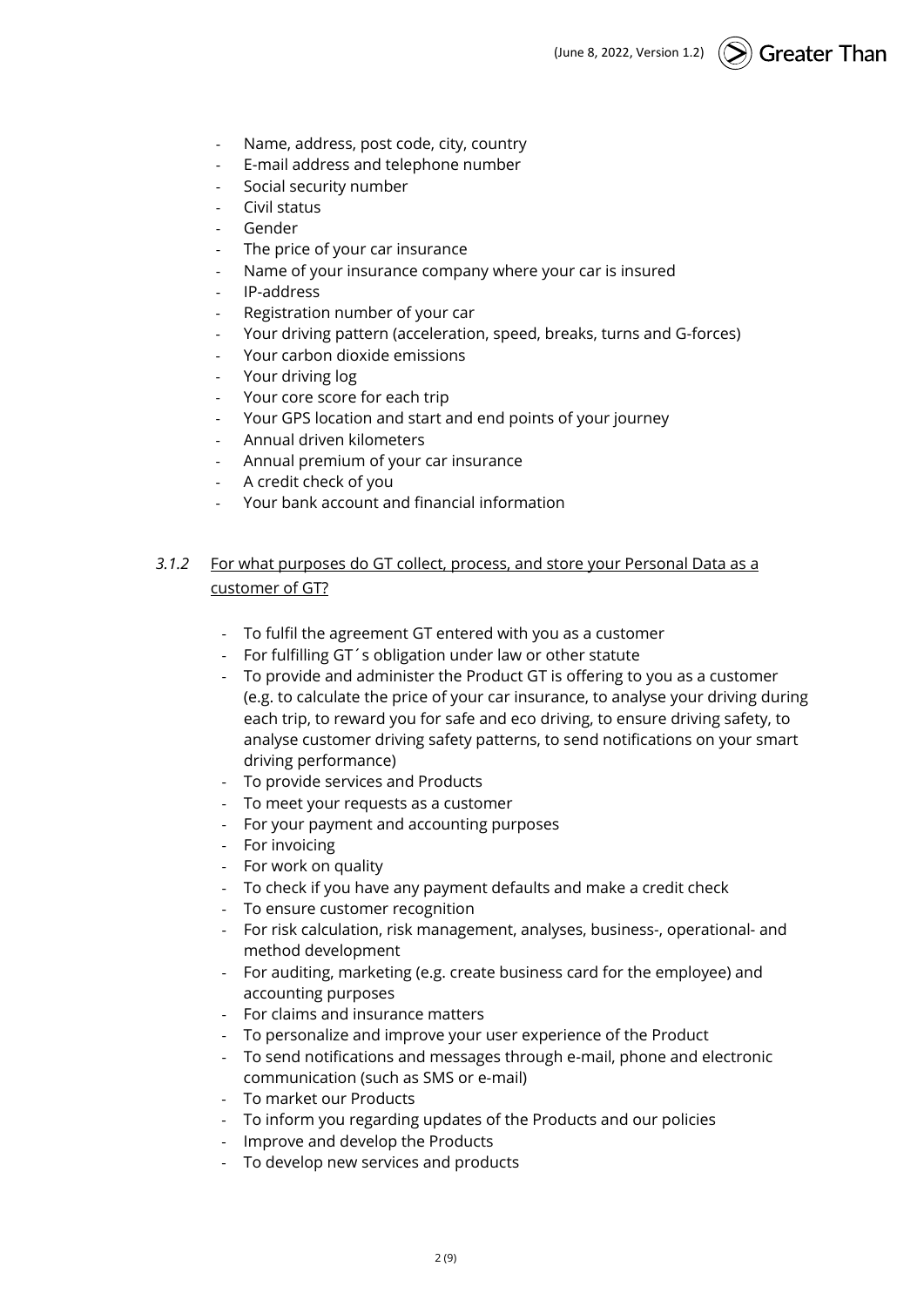- Analyse your usage of the Product and ensure the technical functionality of the Product
- Prevent usage of the Product in violation of the terms of the agreement of the Product
- Forestall and investigate misuse of the Product and fulfil obligations in accordance with the law
- For confidentiality, administrative and education issues,
- For quality works
- For statistical purposes and trends
- For security reasons
- For payment defaults by making a credit check
- For handling complaints
- For market analyses
- For making automate decisions to determine whether you have a smart driving pattern.
- GT need to collect your social security number and registration number of your car to be able to calculate the price of your car insurance by request over the internet.
- By using your social security number and the registration number of your car GT collect information regarding where you live (country and municipality), phone number,, whether you are above 18 years age and currently have a driver's license, a car and car inspection data.

#### *3.1.3* How do GT gain access to your Personal Data as GT´s customer?

Most of the Personal Data that GT process about you is collected directly from you as a customer, which includes the types of Personal Data that is generated through your use of our Products. GT can from time to time also collect and process Personal Data from other sources such as register from governmental agencies or other private and public register such as partners, advertising networks, network providers or other partners which help us understand user activities, your preferences or to improve and personalize the Product. GT only ask you for the Personal Data that GT need to perform our contractual and statutory obligations towards you and the company you represent.

Personal Data that you provide GT and that GT do not need for any of the purposes that we process personal information for is deleted promptly. In the event that GT process such information about you to any other extent than described in this Privacy Policy, GT will ensure that we are entitled to do so by law and that you are informed of the processing.

#### *3.1.4* On what legal basis do GT process your Personal Data as a customer?

GT process your Personal Data in order to perform our obligations to you as our customer. The legal bases on which GT process your Personal Data are therefore part of the contract you entered with GT and also for GT's fulfilment of legal obligations according to law (e.g. The Credit Information Act).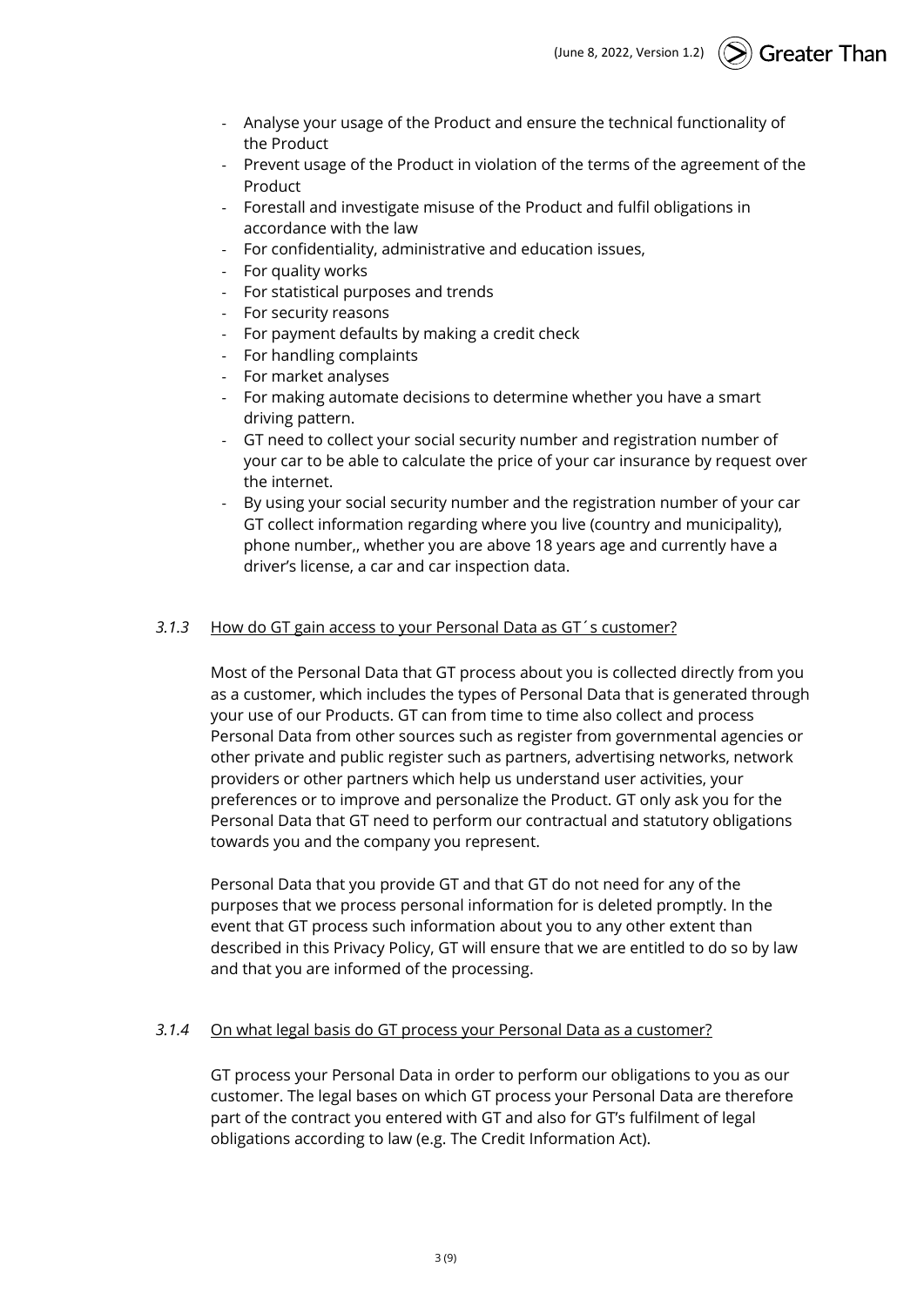#### **3.2 Information about your use of the Products etc**

In addition to the information you provide to GT, we may also collect information about your use of the Products on your device in other ways. GT may, for example, collect:

#### Log information:

These Personal Data we register for GT´s and our customers' safety. This information is used only to detect and counter irregularities and sabotage as well as in case of serious suspicion of unfair or criminal behaviour or a serious suspicion of using the IT equipment in violation of the GT's rules.

GT is logging in the following situations for security reasons:

- logging when you are using a customer portal or any other of our services
- logging your e-mail
- logging when you as a customer are connecting to a network of GT

GT also collect data for statistical purposes through the Google Analytics service or similar systems we have created by ourselves or through other companies (by AppFlyer, Microsoft etc), when and for how long you use the Products, search terms you enter by the Products.

#### - Geographical information

When using the Google Analytics service or similar system, the region and country of the IP address are retrieved for statistical purposes.

#### - Other information

Other information about your use of the Products, such as the programs and services you use, and how you interact with content offered through a GT Product for the purpose of developing our Products and to determine how we will further develop and prioritise our Products internally.

#### **3.3 Information from third party sources**

GT can receive information about you from public and private actors (in accordance with laws and regulations) which we can combine with other data we receive from or about you. GT may also receive information about you from third party social networking services when you choose to connect to such services.

#### **4. Automated decision making**

Automated decisions in accordance with GDPR mean that the decisions are determined without any manual human impact. GT makes decisions about you based on automated decision-making when you are using GT's products. GT determines for example when using the app the distance of your driving and driving behaviour with automated processes through AI. This information might be the foundation of the deciding of your insurance premium. You have the right to contact us in case you are not satisfied with such an automatic decision.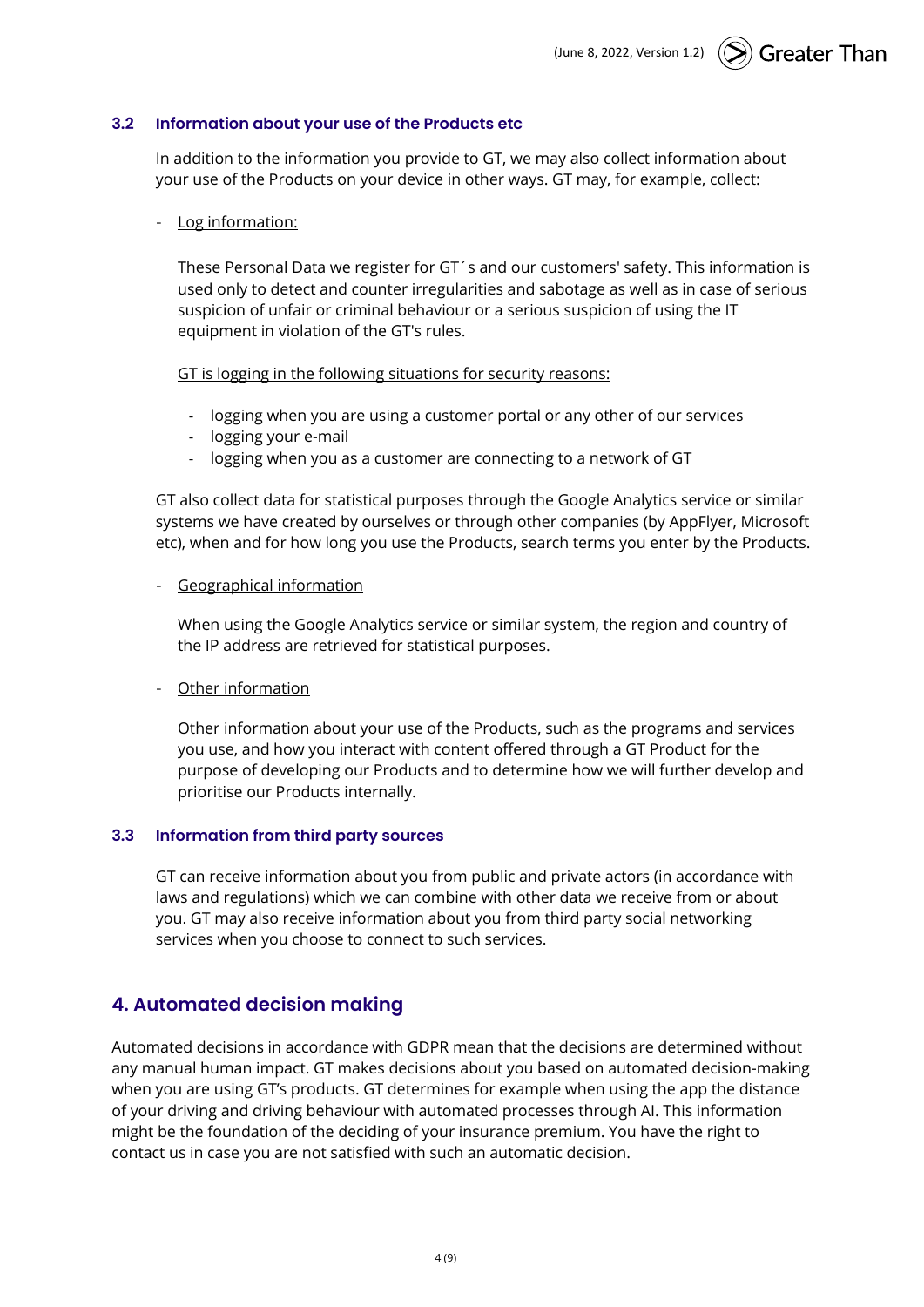# **5. For how long time does GT store your Personal Data?**

GT will only store your Personal Data for as long as we need to provide our Products to you and no longer than permitted under GDPR regarding the storage and screening of Personal Data or as evident from any statutory obligation to store the information for a longer period of time. GT continuously evaluates the length of time required for different types of data. When Personal Data is no longer needed, GT will delete or anonymize your data. You withhold the right to contact us if you don't want your Personal Data to be used for direct marketing by contacting us on [info@greaterthan.eu.](mailto:info@greaterthan.eu)

## **6. Is there any transfer of your Personal Data to third parties?**

**6.1** GT will not sell, exchange or license any Personal Data about you beyond what is being stated in this Privacy Policy.

if we are not obliged by law due to a demand by a governmental agency, court decision or if we received your consent to do so. Companies belonging to the GT Group may process Personal Data in accordance with General Data Protection legislation and for the purposes stated in this Privacy Policy. Your Personal Data will be handled by authorized personnel within the GT Group to the extent required for the processing. The Personal Data will never be available to all employees of GT, but only to a limited number of authorized persons who need access to the Personal Data to perform their tasks. GT also use external parties to help us process your Personal Data on our behalf (Personal Data processor). When GT hire Personal Data processors, we always ensure by agreement that your Personal Data is protected in an appropriate manner and processed in accordance with current data protection legislation.

- **6.2** By using the Services and Products your Personal Data may be collected, processed, stored and transferred by GT to the following authorities, partners and suppliers:
	- Insurance companies and other partners: GT may need to share your information with insurance companies and other partners to GT in order to provide our Services and Products to you.
	- Social Media: Such as Facebook, Instagram, Linkedin or Twitter etc. If you contact GT via social media your personal information will also be collected and processed by these companies, in accordance with their data protection information.
	- Service providers and subcontractors: GT have a number of service providers in order for our activity to function. Suppliers and subcontractors of GT are companies that only have the right to process the personal data they receive from GT on behalf of GT, so-called personal data processors. Examples of such suppliers and subcontractors are cloud service companies within Europe (Microsoft), suppliers of financial systems, accounting and bookkeeping companies, software and data storage providers, payment service providers, companies protecting our systems and services and business consultants.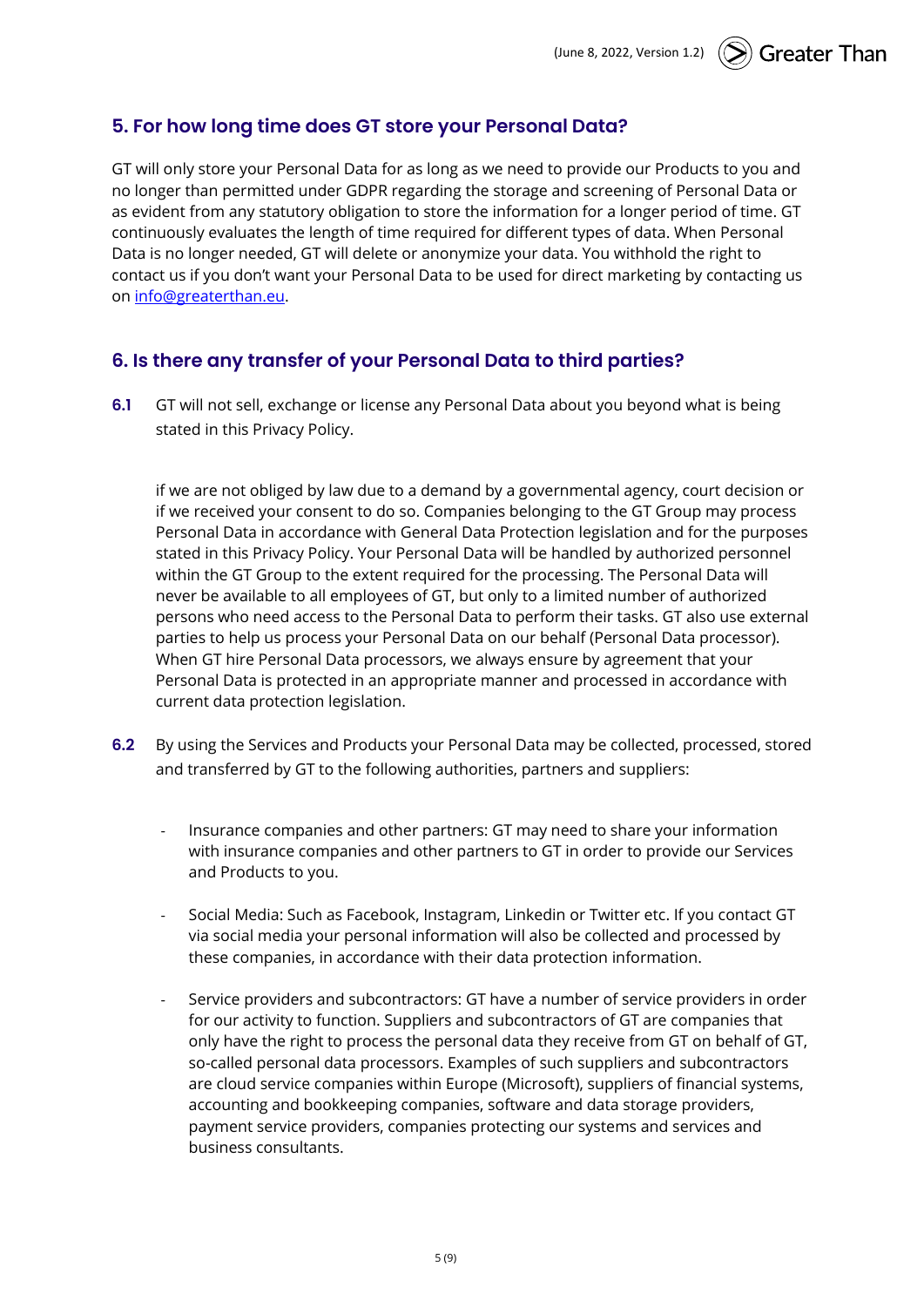- Analytics Services: When you use Analytics Services, your personal information will be shared with Google.
- Other partner sharing: We may share personal data with partners within different areas to help us understand and improve the performance of our business, products and partnerships.
- Academic researchers: For activities such as statistical analysis and academic study, but only in a pseudonymised format. Pseudonymised data is where your data is identified by a code rather than your name or other information that directly identifies you.
- Companies within GT Group. GT has subsidiaries and offices in other countries such as UK, Singapore, USA, Japan etc. GT may disclose personal data to these subsidiaries and vice versa.
- Authorities and financial institutions: GT may provide necessary information to authorities such as the banks, IMY, the Tax Authority or other authorities.
- Law enforcement and other authorities: GT may need to share personal data with courts and other authorities to comply with a legal obligation, to respond to a valid legal process (such as a search warrant, court order, or subpoena) for our own or a third party's justifiable interest, relating to: national security, law enforcement, litigation (a court case), criminal investigation, protecting someone's safety, preventing death or imminent bodily harm.
- Purchasers of GT:s business: Where GT sell or negotiate to sell its business to a buyer or a possible buyer. In this situation, GT will give you notice before your personal data is transferred to the buyer or a different privacy policy starts to apply.
- **6.3** GT ensures that an adequate level of protection as per the applicable Personal Data legislation is fulfilled upon such transfer of Personal Data to another country and/or organisation. To the extent that GT transfers Personal Data to a non-EU country which, according to the European Commission, does not achieve an adequate level of protection, GT will ensure that the transfer is subject to applicable model clauses or standard safeguards regulations adopted by the European Commission. This also applies, where applicable, to transfer to any Personal Data processor, who processes Personal Data for the purposes stated in this Privacy Policy on behalf of GT.
- **6.4** Except as provided in this Privacy Policy, GT will not transfer your Personal Data to other third parties
- **6.5** GT maintains strict physical, electronic and administrative security measures to protect your Personal Data in accordance with applicable rules. This means that GT regularly review their security and screening policies for the processing of the Personal Data.

## **7. How does GT protects your Personal Data?**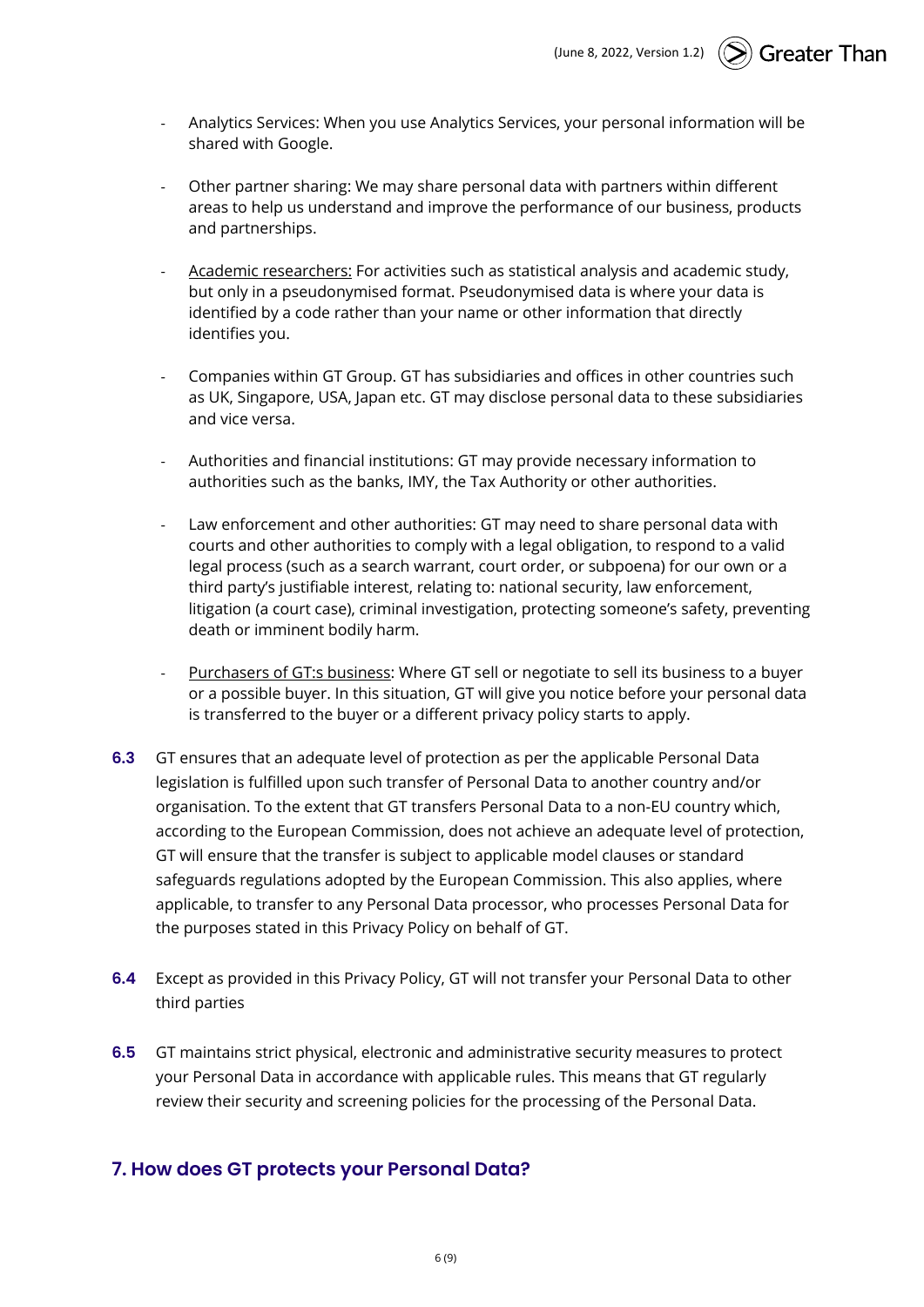GT takes the necessary and appropriate technical and organizational measures to protect your Personal Data and ensure that General Data Protection regulation are complied with in the handling of your Personal Data. The security measures GT use may include access control, logging, physical security in datahalls, use of firewalls, pseudonymization, encryption, detailed instructions and training for personnel concerning the protection of Personal Data and careful consideration when choosing service providers who process the Personal Data on our behalf. Your information is stored in our protected IT systems and networks. Access is restricted to authorized personnel only.

# **8. Who is responsible for the information you provide to third parties, the use of social media etc?**

- **8.1** The information you choose to disclose to third parties is not covered by GT´s Privacy Policy. You are responsible for the information that you provide to third parties such as on Linkedin, Facebook and Twitter.
- **8.2** Some of GT's Products may be accessed through third party services and platforms such as Facebook, Twitter, Google and Linkedin. You should be aware that GT has no control over, nor is responsible for, the processing of Personal Data by such third parties. GT's Products may also contain links to third party services or websites. If you use such links, you leave GT's Products. GT has no control over such third party services or websites (nor their content), nor is it in any way responsible for these.
- **8.3** GT can provide features that allow you to share information in your social networks and interact with us.

## **9. Your right to withdraw your consent**

- **9.1** If you have given your consent for GT's Personal Data processing, you have the right to withdraw your consent (but not retroactively) at any time for the processing of your Personal Data. To this end, it is sufficient to send an email to: [info@greatherthan.eu](mailto:info@greatherthan.eu)
- **9.2** Once you have withdrawn your consent, GT will only use the information that have to be processed to provide the Products and we will refrain from any other processing.
- **9.3** You also have the right to request that we remove any Personal Data that may be linked to you as a natural person by destroying or disidentifying them.

## **10. Changes to this Privacy Policy**

GT reserves the right to make changes and/or additions to this Privacy Policy from time to time. For example if applicable law changes or if we change our Products in a way that affects our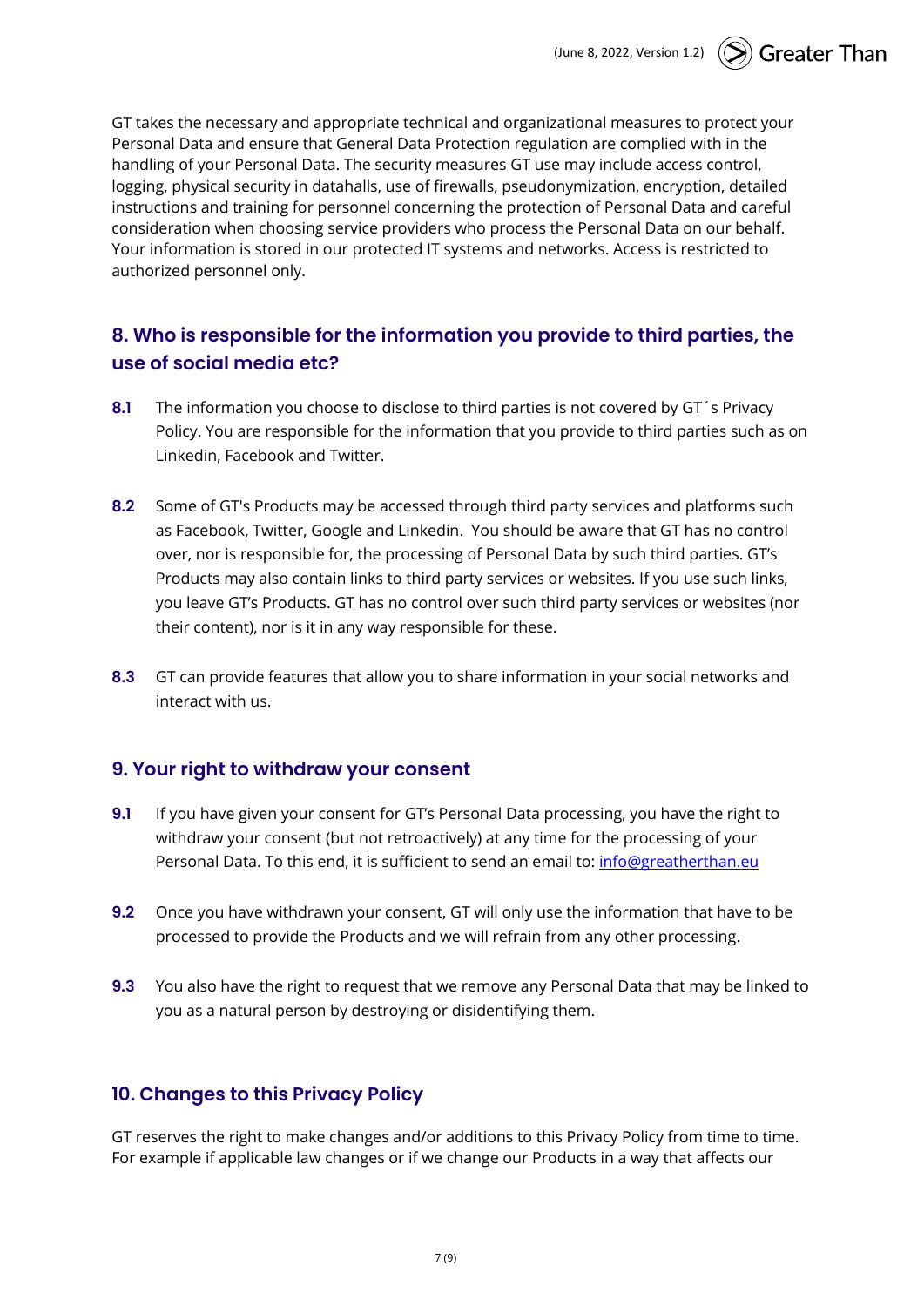processing of your Personal Data. Information about any changes and/or additions will be notified to you via our website; [www.greaterthan.eu.](http://www.greaterthan.eu/)

## **11. Your rights**

- Right of access You have the right of access to your Personal Data, which means that you have the right to receive confirmation from GT of whether your Personal Data is processed and if so you also have the right to access to your Personal Data at GT by so-called register extracts.
- Right to correction You have the right to get your Personal Data corrected or supplemented by GT
- Right to delete You have the right to have your Personal Data deleted, if
	- the Personal Data are no longer necessary for the purposes for which they are processed,
	- you withdraw your consent for certain processing and thereafter there is no legal basis for GT to process your Personal Data,
	- your Personal Data has been processed illegally, or
	- the processing of your Personal Data is not necessary to meet applicable legal requirements, to be able to establish, assert or defend legal claims and / or permitted for archival, research or statistical purposes.
- Right to withdraw your consent If you have given special consent to GT of processing your Personal Data, you always have the right to withdraw your consent.
- Right to object regarding balancing of interests When processing of your Personal Data takes place with the support of the legal ground; balancing of interests, you have the right to object to the treatment of your Personal Data at any time. GT will then make a new balance of interests and will only continue the treatment, despite your objection, if we can demonstrate compelling legitimate interests that outweigh your interests.
- Right to object to direct marketing You have the right to object at any time to the processing of your Personal Data for direct marketing. Then GT will no longer process the Personal Data for such purposes.
- Right to restriction You have the right to have the processing of your Personal Data restricted if you, among other things, disputes the accuracy of the information, or if you have objected to processing as above, in both cases during the time GT are investigating and checking your request.
- Right not to be subject to an automated decision If GT have made a decision about you that is based entirely on an automated process with no physical persons involved and the decision has legal consequences or otherwise significantly affects you, you can request